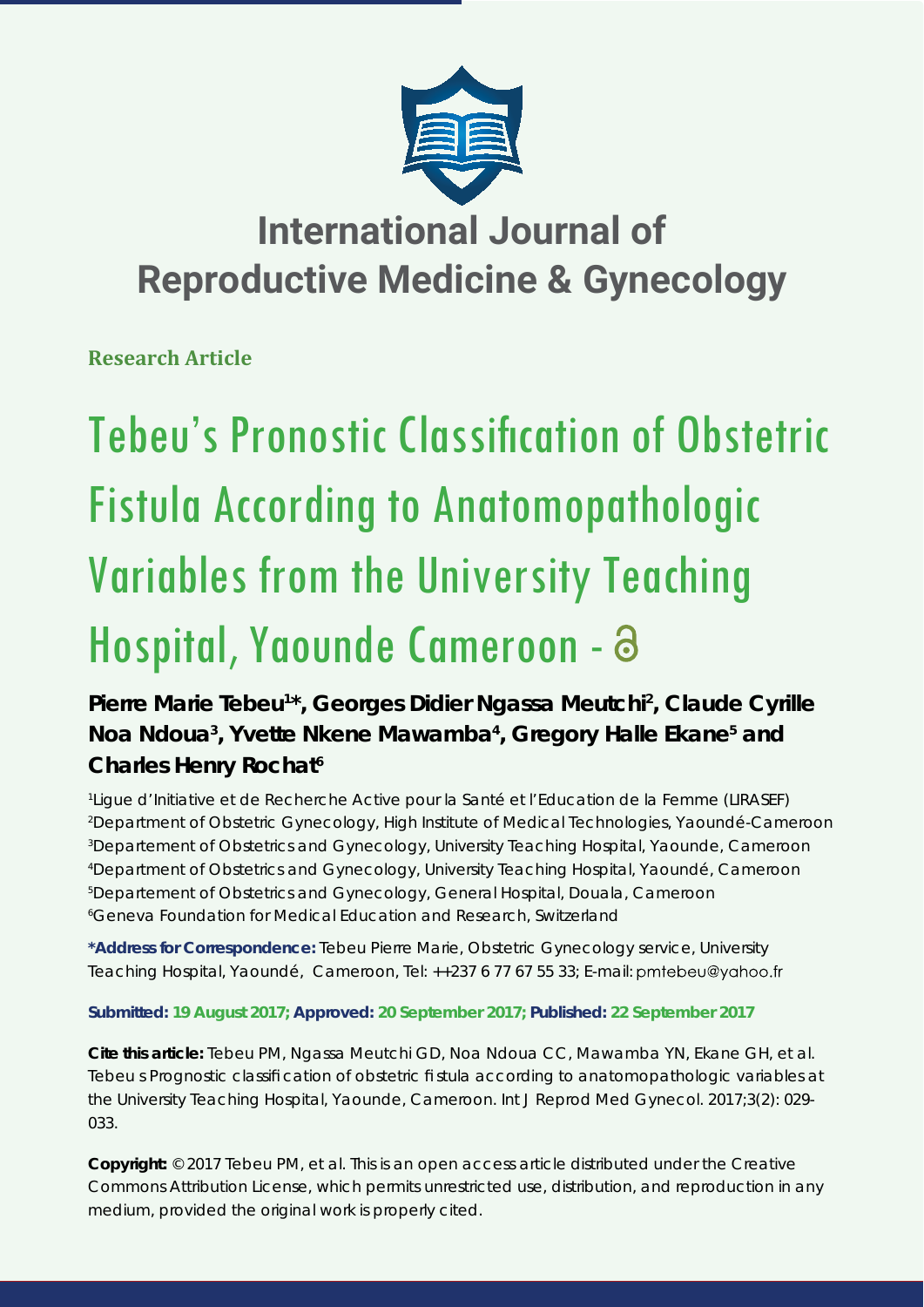#### **ABSTRACT**

Introduction: Several studies revealed the prognostic value of the fistula location, size and the vaginal fibrosis on surgical result.

**Objective:** We conducted this study in order to evaluate a surgical outcome of Obstetric vesicovaginal fistula focusing on three leading prognostic factors combination including size, location and softening of surrounding tissue.

**Methods:** This was a retrospective case series study from 69 patients at the University Teaching Hospital, Yaounde, Cameroon involving patients operated from March 2009 to March 2015.

We collected data from registers, patient's folders and by phone call. We defined criteria of good prognosis based on the 3 prognostic factors (retrotrigonal location, size < 2 cm, soft vagina tissue); minor criteria of poor prognosis (bladder wall other than retrotrigonal, size between 2-4 cm, vagina less scaring); and major criteria of poor prognosis (Complete circumferential defect, size > 4 cm, major scaring/ stenosis).

The combination of the above variables helped in defining prognostic classes as, class-I (3 criteria of good prognosis); class-II (1 minor criteria of bad prognosis); class-III (2 minor criteria of bad prognosis); class-IVA (3 minor criteria of bad prognosis, or 1 major criteria of poor prognosis), and class-IVB ( at least 2 major criteria of bad prognosis ). Closure with continence rate was assessed at discharge, and at 3 months after surgery.

**Results:** Obstetric fistula frequency was respectively class I (18.8%), class II 53.7%), class III (18.8%) and class IV (8.8%). The satisfactory result decreased from class I to IV as closure with continence rate were, respectively for class I (92.3%), class II (94.6%), class III (77%) and class IV (16.7%).

Conclusion: Fistula location, size and softening of surrounding tissue provide a promising prognostic classification of obstetric fistula in four entities. While waiting for additional researches this appears as a good field option.

Keywords: Fistula; Prognosis; Classification; Surgery; Result

#### **INTRODUCTION**

WHO proposes the successful closure rate for first repair at 85% in each facility with the continence achievement among the closed cases at 90 % [1]. Failure of obstetric fistula repair is associated with severe psychological and social implications [2]. Several experts published their closed rate of obstetric Vesicovaginal Fistulas (VVF) ranging from 63 to 100% [3-7]. In spite of closure, residual incontinence varies from 5 to 30% [8,9]. A report from Kenya showed that among women regularly seen at postoperative follow-up, 54% were still leaking [10]. They found that, this condition was associated with having had previous failed repairs, and greater fistula size (> 2cm).

Similar findings were reported in Uganda, where unsuccessful fistula closure was significantly associated with large fistula size  $(> 3 cm)$ , circumferential defect and fibrosis [11]. They found that, independent predictors for residual stress incontinence after successful fistula closure were urethral involvement and previous unsuccessful fistula repair.

In Democratic Republic of Congo, the satisfactory rate in terms of closure with continence was weak for fistula size at 4 cm and above  $(65.2\% \text{ vs. } 83.7\%)$  [12]. The same authors reported that the satisfaction was respectively 87.1%, 67.7% and 37.9% if no fibrosis, moderate or severe fibrosis [12]. An Egyptian study revealed that, previous repair, long duration of VVF until treatment, surgical approach and the location of the VVF had a significant effect on surgical outcome [13]. We previously compared 22 patients presenting closure with good continence to 10 others with failure/incontinence. We found that the later had fistula more likely to be localized at the bladder neck region (80% vs. 50%); with size more than 5 cm (30% vs. 9%); vaginal scaring (80% vs. 64%), and fibrosis (80% vs 55%) [14].

The evidence from previous studies is that fistula surgical outcome is strongly associated anatomical patterns including location, size and quality of tissue [15,16]. These anatomical features could be used for proper prognostic classification of VVF. Several classifications have been proposed for predicting the surgical difficulties. Thus, Falandry in 1992, proposed a prognostic classification in 3 groups, as group I, also called simple, group II also called difficult, and group III, also called complicated considering bladder neck involvement, associated rectovaginal fistula, fibrosis and previous operation as independent factors for poor prognosis [8].

The prognostic implications of previous operations have been supported by several studies, In Ghana, Elkins revealed that the success rate after surgery was 85% at first attempt, 50% at second attempt and 33% at third one [17]. In a Zambian's study, the total satisfaction after fistula repair was respectively 70%, 18% and 11% at first, second and third attempts [18]. We recently reported similar trend in Cameroon [19]. The number of previous operations is associated with poor surgical outcome, and this could be attributed to the fibrosis of the tissue and merging resection formerly used and that could have increase the fistula size. Classification proposed by Falandry was later modified by Camey who distinguished three prognostic classes as simple, complex, and complicated fistulas, but did not specify the role of the fibrosis as prognostic factor [20].

Many other classifications have been proposed, like that from Goh, which consider the site, the size and the fibrosis but does not combined those factors to address the prognostic classes [21]. In 1995, another classification proposed by Waaldijk, consider the site, but did not consider the size and fibrosis as prognostic factors [22]. In 2007, WHO proposed this classification, but while expressing two groups of fistulas, those of good prognosis/simple and those of bad prognosis/ complicated [1]. WHO classification suffers from the impact of the skill of the surgeon, as what appears simple for one surgeon could be complicated for another one depending on their competency. WHO classification suffers from the lack of fibrosis as a prognostic factor, and also, it considers the previous operation and associated rectovaginal fistula as independent poor prognostic factors.

Based on the review on available classification systems, authors revealed that, a standardized classification system with accepted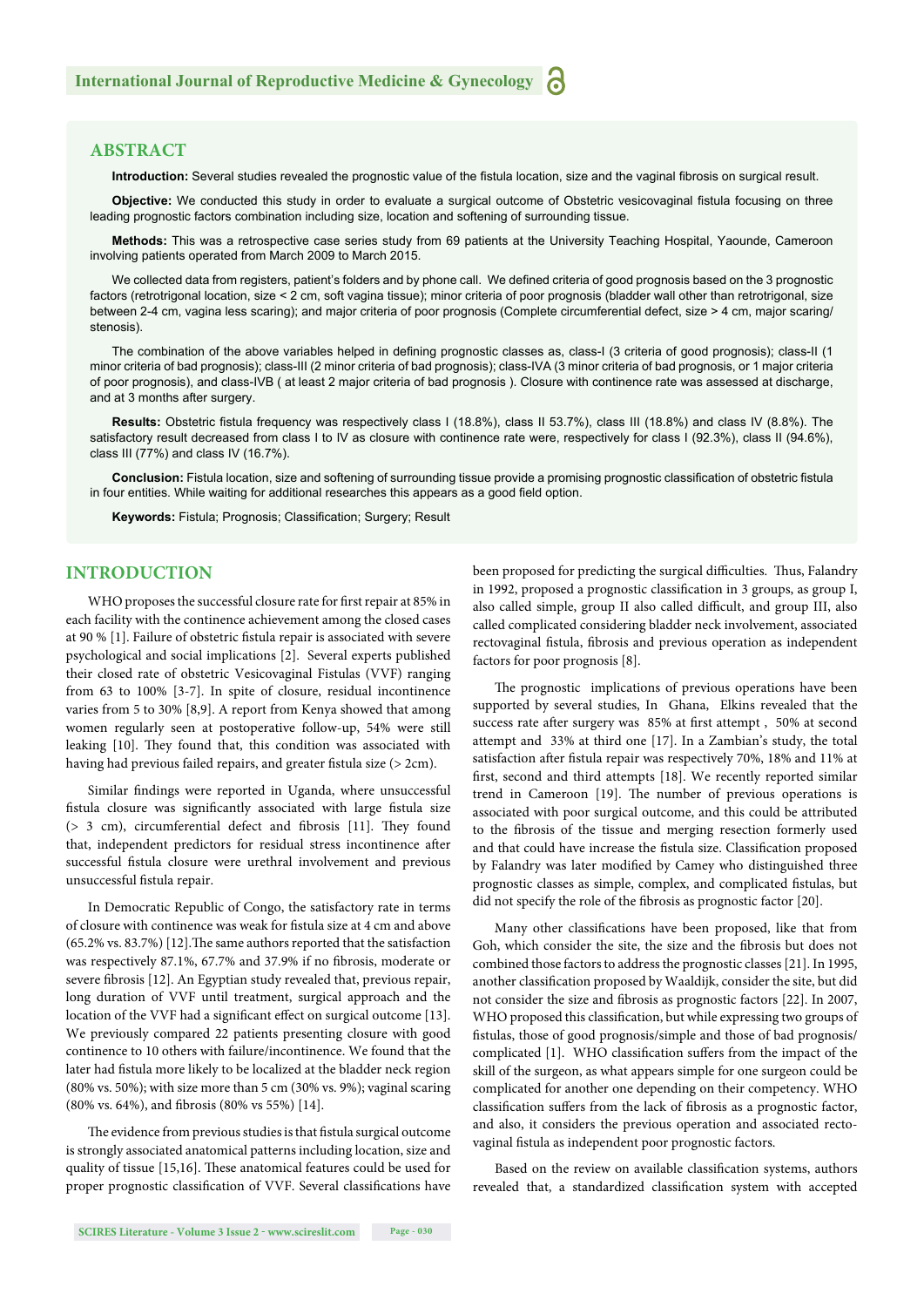#### **International Journal of Reproductive Medicine & Gynecology**

terminology is urgently needed while avoiding physiological terminologies as simple [23]. These observations called for the development prognostics classes of VVF depending on morphologic variables commonly reported as independent prognostic variables for surgical outcome (softening of the vagina, localization of fistula, and it size) that could better be reproducible [15,16]. In Niger, 60% cases were the sizes of the fistula greater than 4 cm, and 78.4% presented fibrous tissue [24]. Authors highlighted the need for prognostic classification and concluded that "A simple, reproducible and universally accepted scientific classification or staging system for OF dealing with outcomes rather than anatomic landmarks should replace the present proposed classification systems for prognostic and ethical purposes".

As each of the three anatomical prognostic variables is not always presented as an isolated feature, the challenge in prognostic classification will be to combine all the three variables to define the prognosis classes. If this is done it will help in distribution case among the teams, better organize competency based training and compared different results from fistula units over the world.

#### **OBJECTIVE**

We conducted this study intending to define a prognostic classification of vesicovaginal fistula based on three leading prognostic factors including site, size and fibrosis on the daily practice.

#### **METHODS**

#### **Type, setting and duration of the survey**

This was a retrospective cases series study at the University Centre Hospital, Yaounde Cameroon focusing on patients operated from March 03, 2009 to March 03, 2015 (six years).

#### **Population**

The study population included obstetric vesico-vaginal fistulas. Patients with fistula involving urethra, uterus, and ureter were excluded.

#### **Variables**

We collected data from registers, patient's folders and by phone call. Variables of interest included, sociodemographic and reproductive health characteristics (name and first name, age, nationality, profession, residence, marital status, education, occupation, religion), pregnancy and delivery (antenatal care, duration of labor, place of childbirth, mode of delivery, neonatal status). Past medical features of the patients (laparotomy, dystocia, Caesarean, hysterectomy, instrumental delivery, smelling as urine or stools, vulva dermatitis, urines leaking, presence of stools on the vulva, speculum examination findings. Surgical outcome related information's were also collected as presence or absence of leaking).

#### **STATISTICAL ANALYSIS**

Data were collected using a pre-established individual questionnaire, introduced in a Microsoft file Excel 2010, then to transfer to EPI-7.1. For classification purpose, we defined criteria of good prognosis based on the 3 prognostic factors (retrotrigonal location, size < 2 cm, soft vagina tissue); minor criteria of poor prognosis (Wall other than retrotrigonal, 2-4 cm, vagina less fibrotic); and major criteria of poor prognosis (Complete circumferential defect,  $size > 4$  cm, major fibrosis/stenosis). The combination of the above variables helped in defining prognostic classes as, class-I (3 criteria of

good prognosis); class-II (1 minor criteria of bad prognosis); class-III (2 minor criteria of bad prognosis); class-IVA (3 minor criteria of bad prognosis, or 1 major criteria of poor prognosis), and class-IVB (at least 2 major criteria of bad prognosis). Closure with continence rate was assessed at discharge, and at 3 months after surgery.

#### **RESULTS**

The mean age of patients was 29 (SD: 9.03) years. Many patients were teenagers at surgery (26%), with primary educational level (55.1%), single (65.2) and housewives (81.2%) (Table I). Fistula was mostly trigonal (46.4%) and juxtacervical (20.3%). Many fistulas had small size less than 2 cm (67%), without vaginal fibrotic tissue (Table 2). Considering the frequency, obstetric fistula were respectively class I (18.8%), class II 53.7%), class III (18.8%) and class IV (8.8%) (Table 2). Three months follow up after surgery, revealed similar outcome among patients reported as Class I and II. Satisfactory result decreased with the severity of fistula class from I to IV. Closure with continence rate was, respectively for class I (92.3%), class II (94.6%), class III (77%) and class IV (16.7%) (Table 3).

#### **DISCUSSION**

We found that, many patients were teenagers at surgery (26%). Teenage condition is found in a wide range in obstetric fistula

| Table 1: Socio-demographic characteristics of fistula patients. |                          |                              |  |  |  |  |
|-----------------------------------------------------------------|--------------------------|------------------------------|--|--|--|--|
| <b>Characteristics</b>                                          |                          | Overall fistulas<br>$N = 69$ |  |  |  |  |
|                                                                 | n                        | $\frac{0}{0}$                |  |  |  |  |
| Age mean (SD) 29 (SD: 9.03)                                     |                          |                              |  |  |  |  |
| Age (classes) (Years)                                           |                          |                              |  |  |  |  |
| $15 - 19$                                                       | 18                       | 26.0                         |  |  |  |  |
| 20-34                                                           | 41                       | 59.5                         |  |  |  |  |
| 35-45                                                           | 10                       | 14.5                         |  |  |  |  |
|                                                                 | <b>Educational level</b> |                              |  |  |  |  |
| Primary                                                         | 38                       | 55.1                         |  |  |  |  |
| Secondary                                                       | 28                       | 40.6                         |  |  |  |  |
| High                                                            | 3                        | 4.3                          |  |  |  |  |
|                                                                 | <b>Marital status</b>    |                              |  |  |  |  |
| Married                                                         | 21                       | 30.4                         |  |  |  |  |
| Single                                                          | 45                       | 65.3                         |  |  |  |  |
| Widow                                                           | 3                        | 4.3                          |  |  |  |  |
|                                                                 | Occupation               |                              |  |  |  |  |
| Civil servant                                                   | $\overline{2}$           | 2.9                          |  |  |  |  |
| Private sector                                                  | 3                        | 4.3                          |  |  |  |  |
| Housewife                                                       | 56                       | 81.2                         |  |  |  |  |
| Student                                                         | 8                        | 11.6                         |  |  |  |  |
|                                                                 | <b>Ethnic group</b>      |                              |  |  |  |  |
| Bantou                                                          | 40                       | 58.0                         |  |  |  |  |
| Semi-bantou                                                     | 24                       | 34.8                         |  |  |  |  |
| Sudanese                                                        | 5                        | 7.2                          |  |  |  |  |
|                                                                 | Residency                |                              |  |  |  |  |
| Urban                                                           | 30                       | 43.5                         |  |  |  |  |
| Rural                                                           | 39                       | 56.5                         |  |  |  |  |
|                                                                 | Religion                 |                              |  |  |  |  |
| Muslim                                                          | 5                        | 7.2                          |  |  |  |  |
| Christian                                                       | 63                       | 91.3                         |  |  |  |  |
| Animist                                                         | 1                        | 1.5                          |  |  |  |  |

with primary educational level, single and housewives.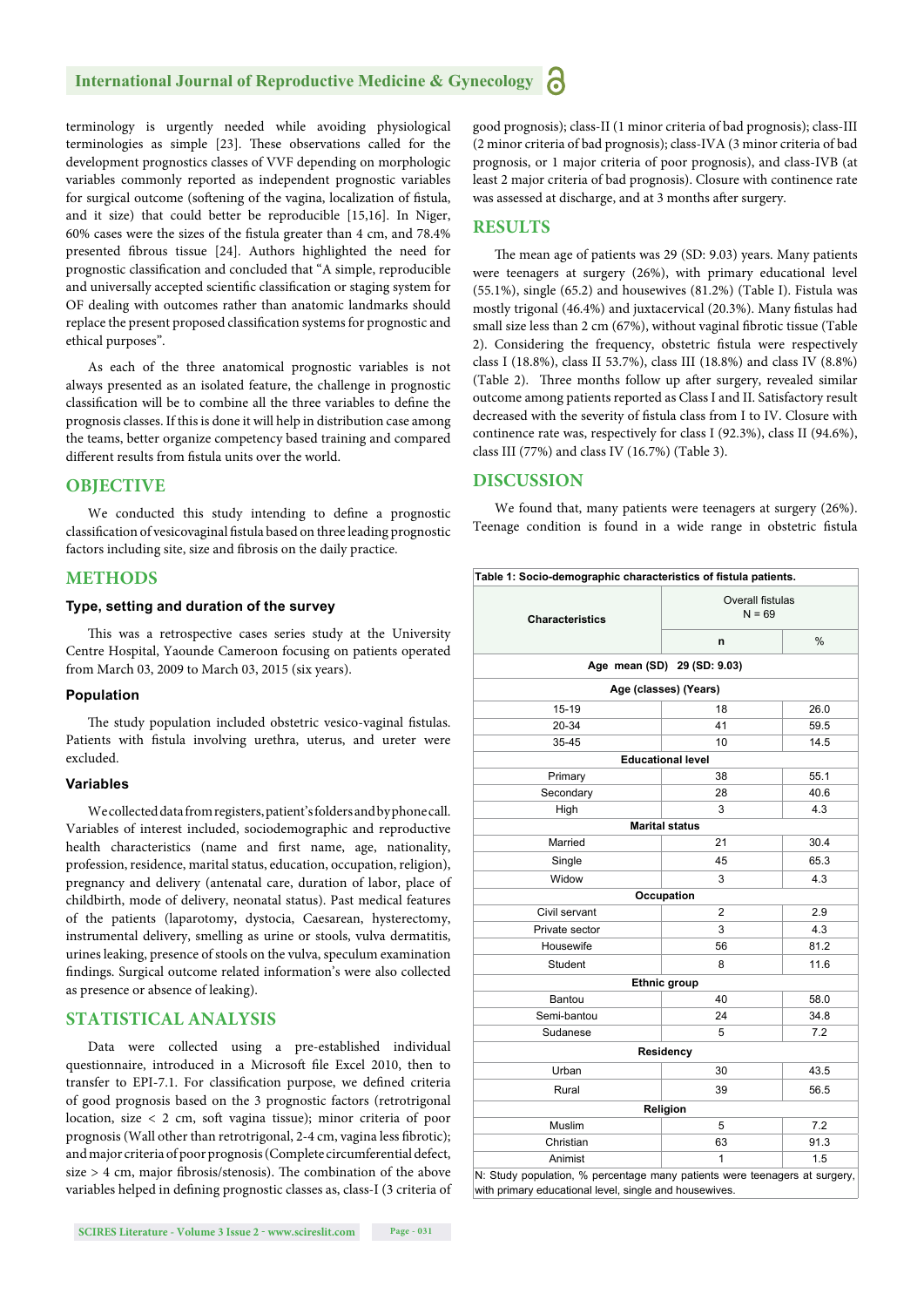#### **International Journal of Reproductive Medicine & Gynecology**

patients ranging from 8.9 to 86 % [25-27]. The increase obstetrical risk in teenagers can be explained by anatomic immaturity. There is a need to struggle against teenager's pregnancies in Cameroon. Patients had primary educational level (55.1%). Poor educational level among the obstetric fistula patients had been reported in several studies as ranging from 78 to 96% [28,29]. This can be due to the fact that many of the teenagers could not continue their education due to the medical and social condition.

Most of the patients were single (65.2%); this is high compared to 38% of patients previously reported as single at the time of surgery in the northern Cameroon [26]. This can also be the fact that, in the northern Cameroon, many women will still be in the compound, but without real contact with the husband and are wrongly considered as married. However among 11 divorced patients,  $(n = 10)$  having divorced after the occurrence of the fistula. Almost all of our patients did not have an occupation (81.2%). Women with obstetric fistula are often solitary [30]. In the Far North Cameroon, 15% of patients were thinking about suicide as solution to their condition. Higher figure (38%) was reported in Ethiopia [31].

Fistula had moderate/severe fibrosis in 18%, lower than 64.9%

| Overall fistulas<br>$N = 69$ |      |  |  |  |  |  |
|------------------------------|------|--|--|--|--|--|
| n                            | %    |  |  |  |  |  |
| Location                     |      |  |  |  |  |  |
| $\Omega$                     | 0.0  |  |  |  |  |  |
| 10                           | 14.5 |  |  |  |  |  |
| 32                           | 46.4 |  |  |  |  |  |
| 13                           | 18.8 |  |  |  |  |  |
| 14                           | 20.3 |  |  |  |  |  |
| <b>Size</b>                  |      |  |  |  |  |  |
| 46                           | 67.0 |  |  |  |  |  |
| 16                           | 23.0 |  |  |  |  |  |
| $\overline{7}$               | 10.0 |  |  |  |  |  |
| <b>Surrounding tissue</b>    |      |  |  |  |  |  |
| 56                           | 81.0 |  |  |  |  |  |
| 11                           | 16.0 |  |  |  |  |  |
| $\overline{2}$               | 3.0  |  |  |  |  |  |
| Prognostic class             |      |  |  |  |  |  |
| 13                           | 18.8 |  |  |  |  |  |
| 37                           | 53.7 |  |  |  |  |  |
| 13                           | 18.8 |  |  |  |  |  |
| 6                            | 8.7  |  |  |  |  |  |
|                              |      |  |  |  |  |  |

N: Study population, % percentage

Fistula were mostly trigonal and juxtacervical. Many fistulas had small size less than 2 cm without vaginal fibrotic tissue.

| <b>Table 3:</b> Obstetric fistula outcome for each prognostic class. |                                |                          |                                  |                               |  |  |
|----------------------------------------------------------------------|--------------------------------|--------------------------|----------------------------------|-------------------------------|--|--|
| Close and<br>continent                                               | Class I<br>$N = 13\frac{9}{6}$ | Class II<br>$N = 37(% )$ | Class III<br>$N = 13\frac{9}{6}$ | <b>Class IV</b><br>$N = 6(%)$ |  |  |
| At discharge                                                         |                                |                          |                                  |                               |  |  |
| Yes                                                                  | 12(92.3)                       | 35(94.6)                 | 12(92.3)                         | 4(66.7)                       |  |  |
| No                                                                   | 1(7.7)                         | 2(5.4)                   | 1(7.7)                           | 2(33.3)                       |  |  |
| At 3 months                                                          |                                |                          |                                  |                               |  |  |
| Yes                                                                  | 12(92.3)                       | 35(94.6)                 | 10(77.0)                         | 1(16.7)                       |  |  |
| No                                                                   | 1(7.7)                         | 2(5.4)                   | 3(23.0)                          | 5(83.3)                       |  |  |

N: Study population, % percentage

In overall, satisfactory results after surgery decreased with the severity of class from I to IV.

reported in Uganda [11]. We found fistula with a size of more than 4 cm only in 18.4%; similar to 18% reported `in Uganda, lower than 25.3% reported in Niger for size of more than 3 cm [11,32]. Moderate to severe at 70.4% fibrosis was reported in Nigeria [33]. Fibrosis associated with fistula was similar to the report from DRC, where 20.5% of fistula was associated with vaginal fibrosis during surgical treatment [34].

We found that many fistulas were located at the trigon (46.4%) and at the juxtacervical area (20.3%). In a previous study in Far North Cameroon, we found that fistula was located on the bladder wall (15.6%), on the trigon (28.1%), on the bladder neck (31.3) and on the urethra (25.0%) [14].

Obstetric fistulas were mostly class-II with respectively class-I (18.8%), class-II 53.7%), class-III (18.8%) and class-IV (8.8%). This observation was in agreement with the report from Falandry who suggested a prognostic classification in three entities including respectively group-I (37.6%), group-II (41.7%) and group-III (20.7%) [8] and by Goh [21].

The fistula grouped as class I-II (72.5%) suggests that, if this classification is used, it will be rational to gathering class-I / class-II in basic training and class-III / class-IV as advanced training.

We reported the result initially at discharge, but finally at 3 months. Three months follow up after surgery, revealed similar outcome among patients reported as Class I and II. In overall, satisfactory results decreased with the severity of class from I to IV. Close with continence rate were, respectively for class I (92.3%), class II (94.6%), class III (77%) and class IV (16.7%).

There is a great discrepancy for the time of result report; some are still presenting their results at discharge, as this was recently published from Ethiopia, with closure and continence of 84.5% at discharge [35]. Among our patients, five of class III-IV who had closure with continence at discharge didn't at 3 months meaning the results should not be concluded before 3 months.

Decreasing satisfaction with the increasing in fistula prognosis class is in agreement with finding by Falandry who organized VVF in three groups (simple, difficult and complicated) and reported a result of 96.92% for group-I, 76.16% for group-II and 16.6% for group-III [8]. But this classification from Falandry had the weakness of misconsideration of some prognostic variables. Results as presented in the present study were at 3 months for a set of patient, therefore the repeated surgery was not considered and the censured result was the combination of closure and continence. Some studies present the result of obstetric VVF repair including repeating operations for the same patient [8]. Other studies present the result only as successful closure without taking into consideration the continence status [36].

Classification defined and highlighted by field result, can be considered in the training programs by organizing surgical trainees in 2 groups of competency Based Training. Yet, consider basic training (class I and II), and advanced training (class III and IV). This classification could also be possible used while distributing the surgical task among the staff.

#### **CONCLUSIONS**

We have defined a prognostic classification system for vesicovaginal fistula in four classes. We found that, the surgical outcome diminish gradually with the prognostic class. This classification must be used while organizing training sessions and while allocating the task among the surgical team.